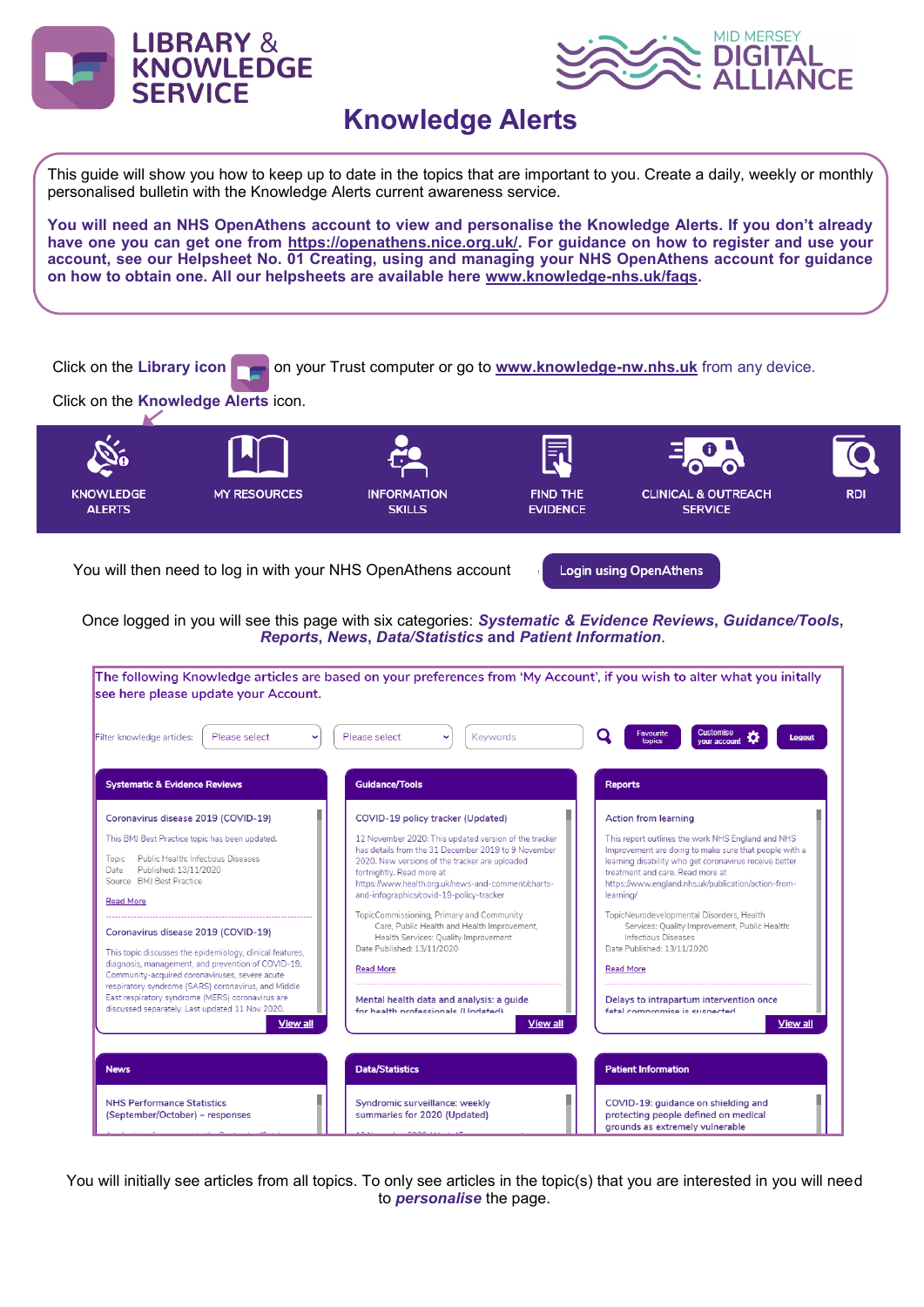To personalise the **Knowledge Alerts** click on **Customise your account**. Complete your details and select your area(s) of interest.



Finally choose how often you want to receive your **Knowledge Alert** email bulletin (daily, weekly, monthly or never) and then click **Save Profile**.

|                                             | Colette                                  |                                             | McKeever                  |                             |  |
|---------------------------------------------|------------------------------------------|---------------------------------------------|---------------------------|-----------------------------|--|
|                                             | colette.mckeever@sthk.nhs.uk             |                                             | Library Administrator     |                             |  |
|                                             | St Helens and Knowsley Teaching Hospital |                                             |                           | Library & Knowledge Service |  |
| AHPs: Allied Health<br><b>Professionals</b> |                                          | AHPs: Dietitians                            | AHPs: Occupational        | AHPs: Physiotherapy         |  |
|                                             |                                          |                                             | Therapy                   |                             |  |
| AHPs: Podiatry                              |                                          | AHPs: Speech and<br><b>Language Therapy</b> | Anaesthesia and Analgesia | Audiology                   |  |

Your profile will be saved. To see articles from your chosen topics, click on **Favourite topics**. When you visit the **Knowledge Alerts** in future you will only see articles that have been assigned to your topics.

| Your profile has been successfully saved                                                                                                                         |                                            |
|------------------------------------------------------------------------------------------------------------------------------------------------------------------|--------------------------------------------|
| <b>HOME// KNOWLEDGE ALERTS</b>                                                                                                                                   |                                            |
| The following Knowledge articles are based on your preferences from 'My Account', if you wish to alter what you initally<br>see here please update your Account. |                                            |
| Favourite<br>Keywords<br>Please select<br>Please select<br>Filter knowledge articles:<br>v<br>$\checkmark$<br>topics                                             | <b>Customise</b><br>Logout<br>vour account |
| If you want to see articles from other topics then you can use the                                                                                               |                                            |

**Search** or **Filter** facility.